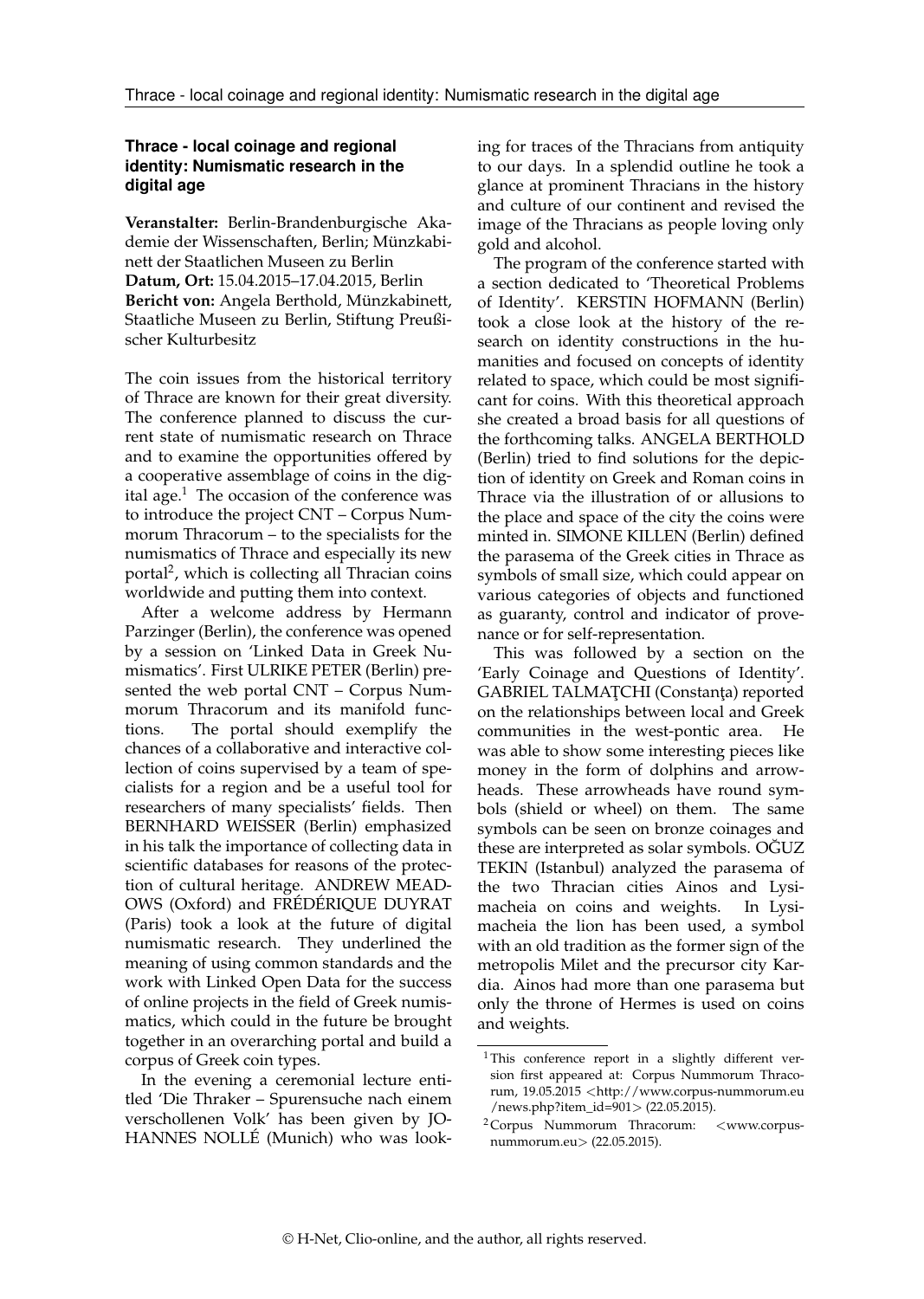The third section of the day took a close look at the coinages of 'Thasos and the Thracian Chersonesos'. OLIVIER PICARD (Paris) started with a talk on the relationship between the coins of the island of Thasos and the neighboring Thracian coinages and could detect a lot of similarities and adoptions concerning the motifs. As he pointed out the organization of minting differed from Thasos, where minting has been organized by the city, in Thracia this was relegated to the tribes where it was organized in a central way so that they needed name inscriptions. Afterwards a paper by SELENE PSOMA (Athens) on the coinage of Kardia was presented by Evangeline Markou. Psoma suggests a new chronology for the series of the city. ARIF YACI (Istanbul) presented a poster on the coin finds of the survey on the Thracian Chersonesos in the Years 2011 and 2012. All finds are from the area of Kardia and Lysimacheia and illustrate in his opinion the chaotic situation on the Chersonesos during the Hellenistic times. KARSTEN DAHMEN's (Berlin) talk on the coinage of Lysimacheia was meant to give an overview of the cities' coinage and concern matters of arrangement and chronology. He was able to build three groups in the short period of the cities' coinage from 309/08 to 250/40 BC.

In the session entitled 'Material Composition, Circulation and Hoards' the first speaker was JANNIS HOURMOUZIADIS (Berlin) who gave a talk on the material composition of Thracian bronze coins. Coins of Maroneia, Thracian kings and some Roman provincials were analyzed by him with a nondestructive method called RFA (X-ray fluorescence analysis) and on their electrical conductivity. As a result he could confirm through the material composition that the coins of Teres were struck in Maroneia. Then JULIA TZVETKOVA (Sofia) presented a GIS-based analysis of 45 hoards of bronze coins of Phillip II and Alexander II as an illustration of micro politic and economy of the region. As a consequence of her data she asked for a local coinage. The session was closed by a talk of MARIUS MIELCZAREK (Torún) who was looking at the north-eastern boarder of Thrace, in the lower Dniester region, for traces of Thracian coins, but there are not many of them. In literary evidence he was able to find an answer to this problem.

The last session of the second day was dedicated to 'Thracian traces in the Neighborhood'. SERGEI A. KOVALENKO (Moscow) spoke on the coinage of the ancient city of Tyra in the Western Black Sea Region and was looking for Thracian traces there. As an example he could find depictions of the Thracian horseman (also called godhorseman) on coins and reliefs which could be reflections of a local cult-statue. Then MARTA OLLER GUZMÁN (Barcelona) and JOHANNES NOLLÉ (Munich) were in search of the Thracians in Asia Minor and used as sources literary traditions, inscriptions and coins. A lot of ancient authors, among them Herodot and Thucydides, knew about Thracians in Bithynia. Lots of genealogical legends exist both to explain this migratory movement and to underline the divine ancestry.

On Friday the program started with a session on 'Thracian Dynasts'. In the first talk of the day JAROSŁAW BODZEK (Krakow) looked at the coinages of Macedonian rulers and Thracian leaders in pre-Hellenistic times and found there a construct of identity borrowed by Greek and the Persian satraps concerning e.g. the types of the horseman or portraits. MARTIN GYUZELEV (Burgas) then gave an overview of the numismatic collection of the Archeological Museum at Burgas, where for example the coin finds from Aquae Calidae and an almost unpublished series of coinages by the Thracian rulers Metocos, Cotys and Rhoimetalces I are kept. YAN-NIS STOYAS (Athens) gave a lot of fascinating attempts to explain some lately emerged coins with the inscription MEA. This legend on coins with a bucranium on the obverse and the inscription and the depiction of a fish on the reverse could be interpreted as the name of a city or a historical as well as a mythical person. In her talk CARMEN ARNOLD-BIUCCHI (Cambridge, MA) aimed to ask some questions on the lifetime Lysimachi. A new classification based on the collection of the American Numismatic Society could lead to a grouping not of mints but of workshops which would originate in Thrace. FRANÇOIS DE CALLATAŸ (Brussels) next presented a detail of his project on overstrikes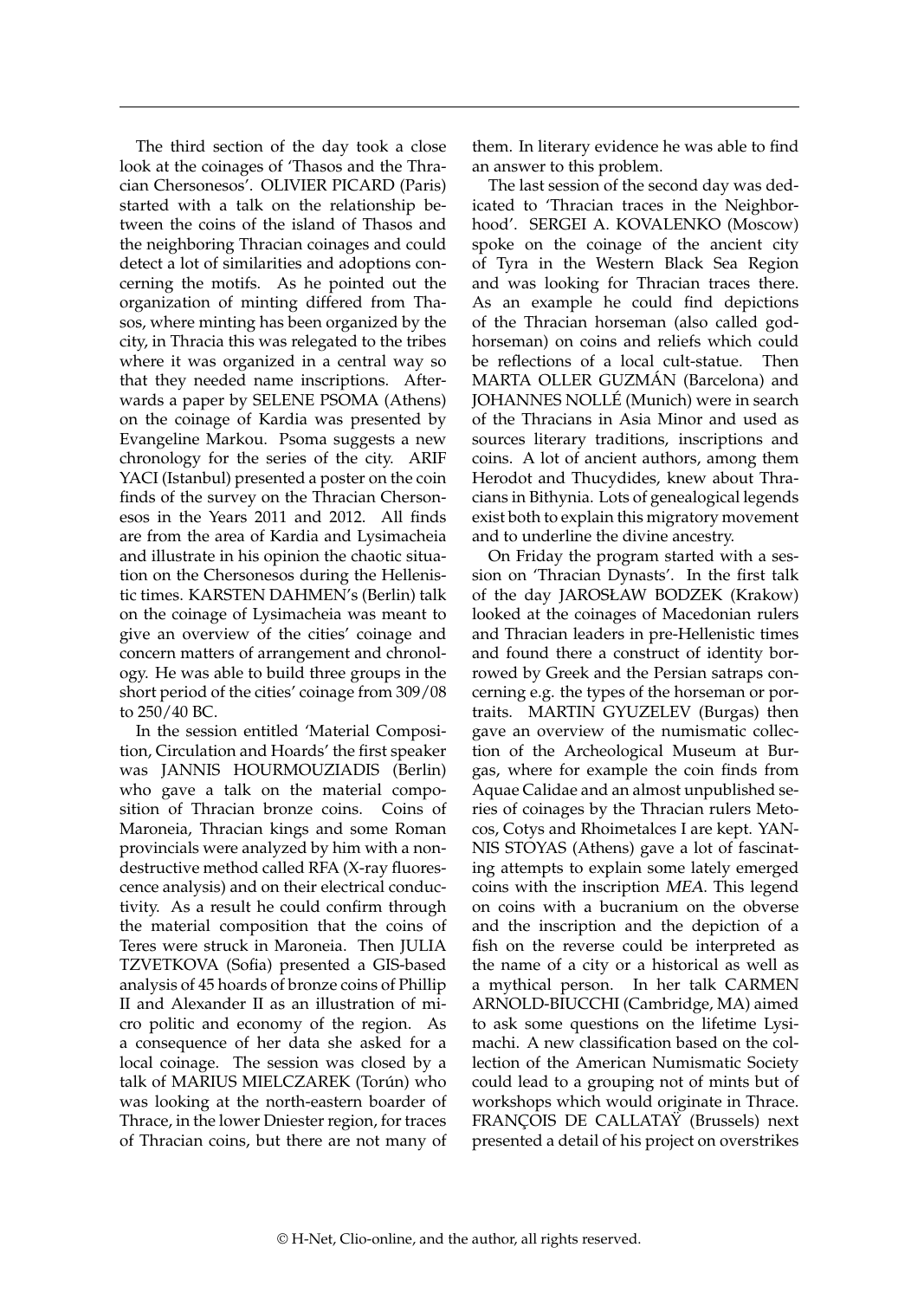of Greek coins, the overstrikes on Thracian coins in Late Hellenistic times. Overstrikes can be found on coins of Odessos, Byzantion, Maroneia, Thasos and of Aesillas, but de Callataÿ pointed out that it is always a small phenomenon in a very short period mostly at the end of the series.

'Thracian Kingdom' was the theme of the next session, in which CHARIKLEIA PAPAGEORGIADOU in a joint talk with<br>MARIA-GABRIELLA PARISSAKI (both MARIA-GABRIELLA PARISSAKI Athens) spoke on the theme of friends and 'Friends' in the client kingdom of Thrace. They examined the evidence from the coin finds and the hoards of the region and came to conclude that there existed a Thracian kingdom of united tribes before the one of client tribes.

The whole afternoon was filled by the last session entitled 'Roman Provincial Coinage in Thrace'. MARINA TASAKLAKI (Komotini) examined the so called pseudo-autonomous coins of the Thracian region and stated that they are only minted in small and medium denominations. She interpreted them as signs of imperial goodwill and tools for strengthening the local identity for example via depictions of cult or concerning the history of the cities. In his talk on the political propaganda on coins of the Thracian region IVO TOPALILOV (Shumen) dealt with foundation legends of the cities, the Ulpia-title and the close contacts between Thrace and Asia Minor, where especially in Bithynia he looked for an origin of them. HOLGER KOMNICK (Frankfurt am Main) then took a close look at coin finds in the Thracian area from the time of Trajan to Gallienus. He emphasized the high demand for research in this field and that this could contribute to a better understanding of the inner structure of the whole region. MILENA RAYCHEVA (Sofia) chose the emperor worship as theme of her talk in which she took the coins as witnesses of the Roman Imperial cult. In her study she considered for example the temples on the coins of Perinth and Philippopolis, the citygates of Anchialos and Plotinopolis as well as festive agons and imperial visits. BAR-TOSZ AWIANOWICZ (Torún) examined the legends on the coins of Septimius Severus and his family from the Thracian area. He could

find parts of the inscriptions which are typically used in Thrace, for example AV and AVT for IMP. In a joint talk VALENTINA GRIGOROVA-GENCHEVA (Sofia) and LILY GROZDANOVA (Berlin) were looking for the health cult in Pautalia in different sources like epigraphy but of course mainly on coins, on which Asclepius, Hygieia and the serpent as well as their temples are depicted. They emphasized the importance of the health cult for the city of Pautalia for reasons of promotion. Then LILY GROZDANOVA in another joint talk with ULRIKE PETER (both Berlin) reported on parallels between the coinages of Pautalia and Philippopolis concerning the design and the workmanship. They proposed - as Kraft had already suggested - a common workshop for the region in which the dies for Pautalia, Philippopolis, Plotinopolis, Hadrianopolis and perhaps almost all cities of the Thracian inland were produced and were asking for the implications this would have on statements of identity for these coins. In his talk, ALEXANDROS ANDREOU (Athens) showed coins of the two cities Pautalia and Philippopolis from the collection of the Numismatic Museum in Athens. In the main collection (former collection Zosimas) he could find 22 coins of Pautalia and 49 of Philippopolis. DILYANA BOTEVA (Sofia) directed the audience's attention to the pictures of city gates and walls and the depictions of the citygoddess on the Thracian coins. In her opinion the walls and gates were only depicted when they were built at the time of the minting of the coins. Similarly, the city goddess with mural crown might have only appeared in the coinage of cities which were fortified. In the last talk of the conference MARIANA MINKOVA (Stara Zagora) showed coins of Augusta Traiana with Egyptian deities e.g. Isis and Harpocrates.

In the final discussion of the conference it has been stated that the concept of identity is a difficult one that comprises often the risk of simplifications; especially in the region of Thrace it is elusive but also productive. The conference was a contribution to the question what Thrace or Thracian characteristics could be but a definite answer is not yet found. For answering this question in the future coin finds and especially the (online)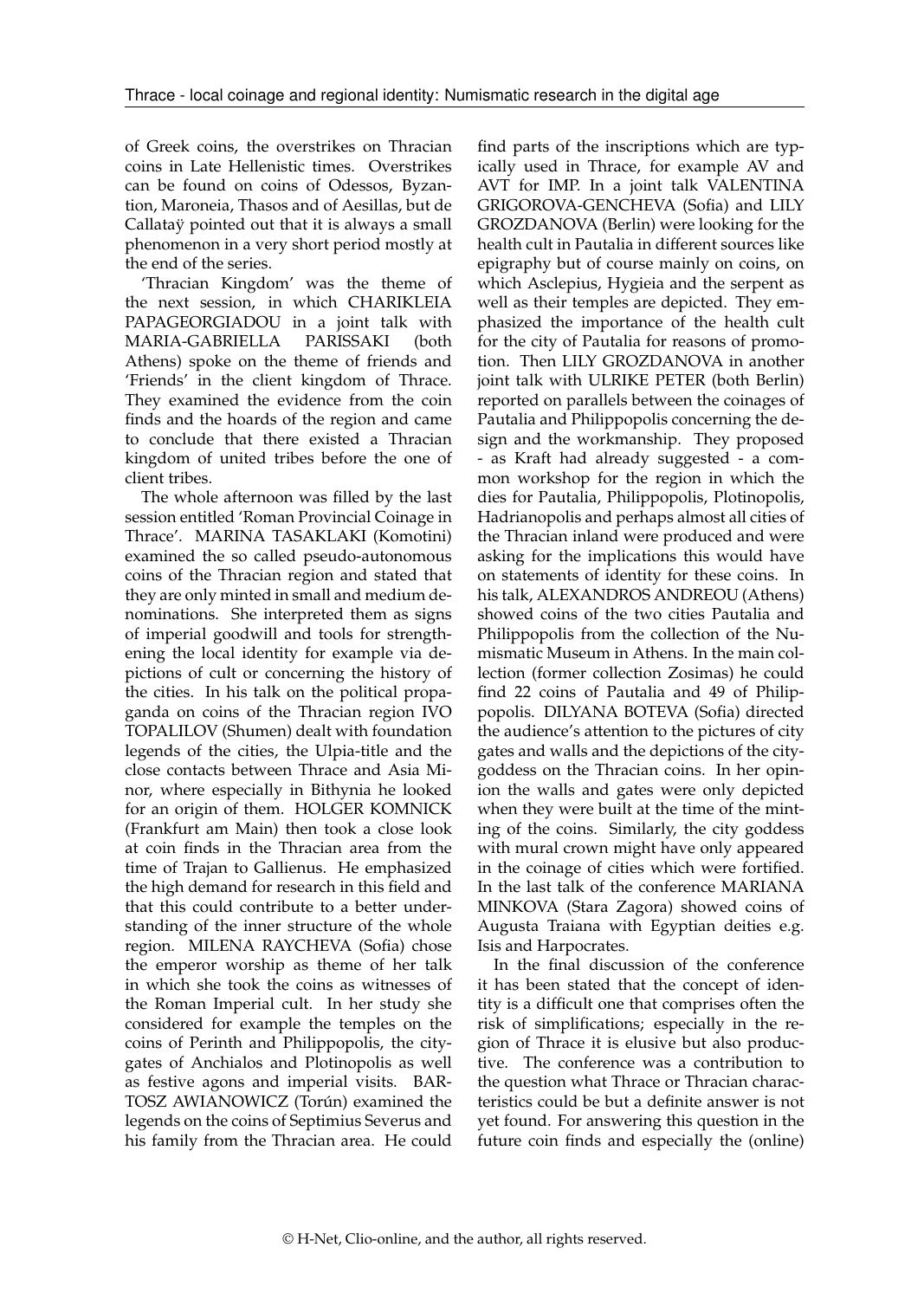publication of remote material and collections are important. A first step is the web portal Corpus Nummorum Thracorum, in which the organizers of the conference hope to bring together a lot of contributors in the near future.

## **Conference Overview:**

Hermann Parzinger (Berlin), Welcome address

Ulrike Peter (Berlin), Corpus Nummorum Thracorum – ein Forschungswerkzeug für die Thrakologie und ein Beispiel für die gemeinsame Online-Erschließung griechischer Münztypen

Bernhard Weisser (Berlin), Das Webportal www.corpus-nummorum.eu als Beispiel für Kulturgüterschutz

Andrew Meadows (Oxford) / Frédérique Duyrat (Paris), Our future – the new approach not only to Thracian but all ancient Greek coins

Ceremonial address Johannes Nollé (München), Die Thraker — Spurensuche nach einem verschollenen Volk

Theoretical problems of identity Chair: Ute Wartenberg-Kagan

Kerstin Hofmann (Berlin), Coined Identities? Prolegomena zu einer numismatischen Identitätsforschung

Angela Berthold (Berlin), Wie lässt sich Identität auf Münzen konstruieren und illustrieren?

Simone Killen (Berlin), Parasema als Identitätsmarker griechischer Poleis in Thrakien?

Early coinage and questions of identity Chair: Evangeline Markou

Gabriel Talmatchi (Constanta), About identity symbols specific to the west-pontic autochthon environment in the world of Dobrudjan polis from the perspective of forms of monetary exchange

Oğuz Tekin (Istanbul), The lion of Lysimachea and the Hermes' Throne of Aenus: Parasema of the two cities on their coins and weights

Thasos and Thracian Chersonesos Chair: Mariangela Puglisi

Olivier Picard (Paris), Les monnayages de Thasos dans leurs relations avec les monnayages thraces

Selene Psoma (Athens), The coinage of Kardia

Arif Yaci (Istanbul), Observations on the coin finds of 2011-2012 Thracian Chersonesos Survey

Karsten Dahmen (Berlin), Die Münzprägung der Stadt Lysimacheia

Material composition, circulation and hoards Chair: Stefan Krmnicek

Jannis Hourmouziadis (Berlin), Material composition of Thracian bronze coins

Julia Tzvetkova (Sofia), Hoards with Philipp II and Alexander III coins in Thrace: an attempt for GIS based analysis of their distribution

Marius Mielczarek (Torún), Why on the North-Eastern border of Thracia Thracian coins are rare

Thracian traces in the neighbourhood Chair: Angela Berthold

Sergei A. Kovalenko (Moscow), Thracian traces in the North-Western Black Sea? On the coinage of ancient Tyra

Marta Oller Guzmán (Barcelona) / Johannes Nollé (München), Investigating the Thracians in Asia Minor: Literary traditions, inscriptions, and coins

Thracian dynasts Chair: Adrian Popescu

Jarosław Bodzek (Krakow), Thrace kings, Macedonian kings and Persian satraps. Same time different identity

Martin Gyuzelev (Burgas), Coins of Thracian rulers (4th c. BC–1st c. AD) from the numismatic collection of the Archaeological Museum-Burgas

Yannis Stoyas (Athens), The case of the coins: A reappraisal

Carmen Arnold-Biucchi (Cambridge, MA), Attributing and dating the lifetime Lysimachi

François de Callataÿ (Brussels), What does the dense network of Thracian overstrikes in Late